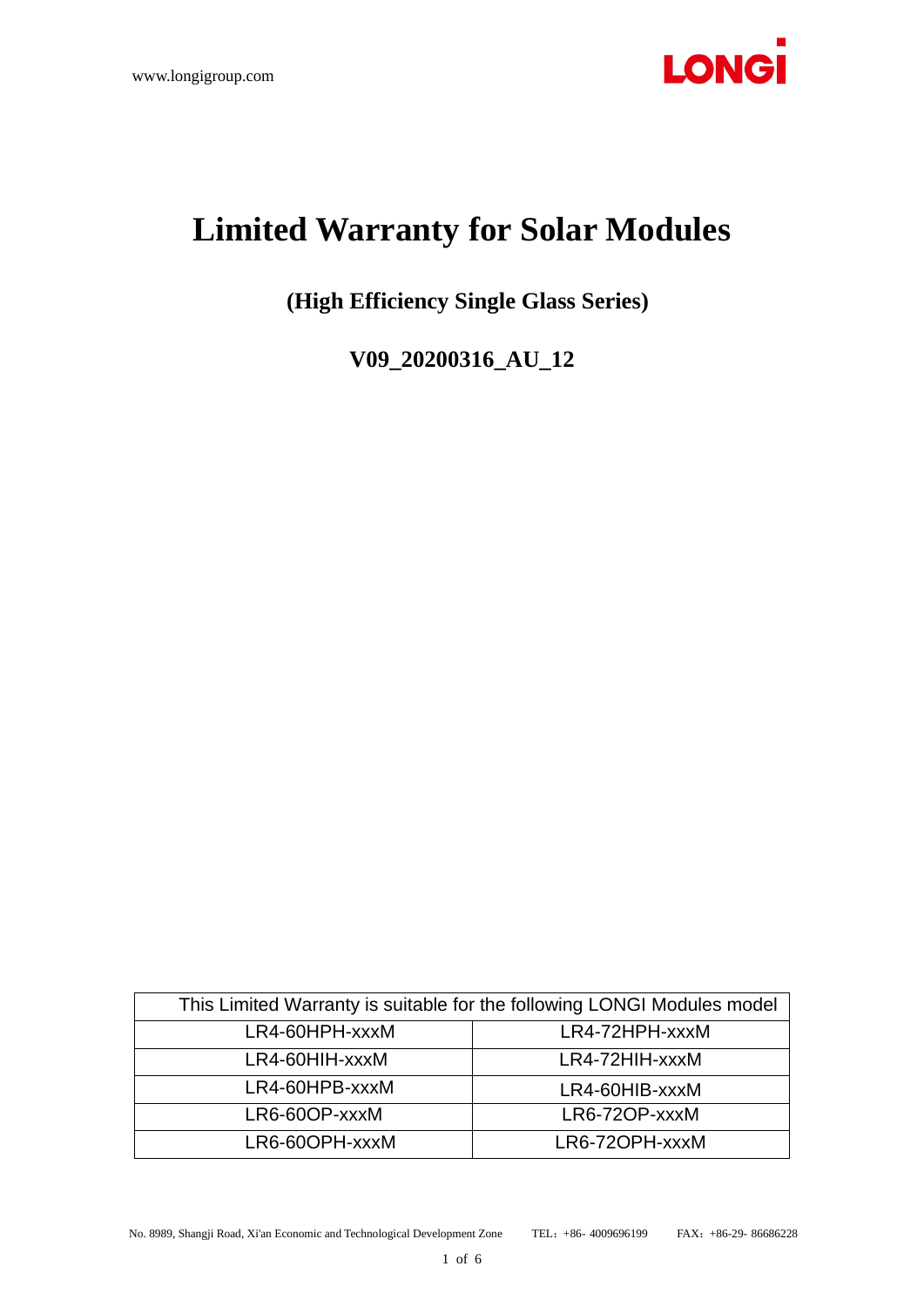

Supplier is committed to the following quality performance warranty for solar modules (hereinafter referred to as "modules"). The Product Warranty Term starts as of the delivery date as per INCOTERMS 2010 or 6 months after the modules are shipped out of the production plant, which the earlier date shall be effective (hereinafter short as the "Warranty Effective Date").

## **1. Limited Product Warranty-Repair or Replacement within 12 years**

Supplier assures that under the conditions for regular application, installation, use and service, the integral module (including attached DC connectors, cables) can meet the demand of regular application, use and installation and have no defect caused by material and process within 144 months as of the Warranty Effective Date. If the modules get out of order or fail to operate due to material or process defects within 144 months as of the Warranty Effective Date, subject to the customer being entitled to additional remedies under the Australian Consumer Law that cannot be excluded by contract, Supplier provides remedy, only repairing and replacing the failed modules after verification and confirmation by an independent testing institution agreed by Supplier and the customer in advance. Subject to clause 11 of this Limited Warranty, the remedy of repair or replacement is the exclusive measure within this "Limited Product Warranty", which does not involve assurance for the module power output. The power output assurance is to be specially elaborated in the Section 2 "Limited Warranty for Peak Power" below.

#### **2. Limited Warranty for Peak Power - Limited Compensation**

Supplier provides power output loss assurance within 25 years as of the Warranty Effective Date. Power output loss is calculated by comparing the minimum "module nominal power under standard testing conditions" (short as nominal power) marked on the nameplate with the actual power output under standard testing conditions.

The annual attenuation is less than 2% within the  $1<sup>st</sup>$  year from the Warranty Effective Date and is less than  $0.55\%$  from the  $2<sup>nd</sup>$  year to the  $25<sup>th</sup>$  year within the peak power warranty period. The output power can reach 84.8% in the last year of the 25-year peak power warranty period.

Supplier assures that any qualified module sold out can meet the power guarantee value mentioned above within 25 years of power warranty period from the Warranty Effective Date. If any power loss exceeds the guaranteed value verified by Supplier, and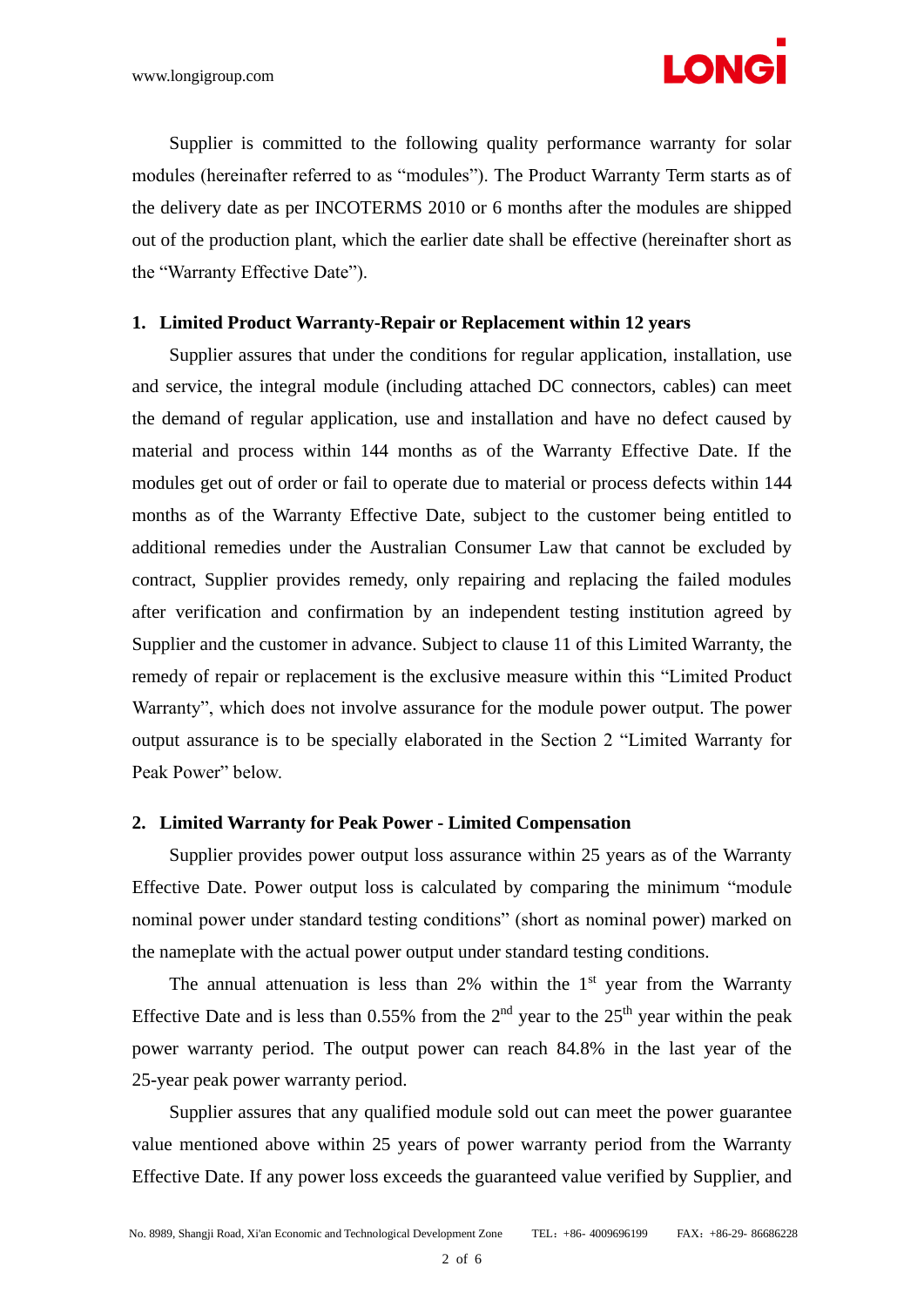

Supplier attributes such power loss to its material or process defects, or such power loss is further (required by customers) verified by the third party testing institution (agreed by both the customer and Supplier), Supplier will make judgment at its discretion and take either remedial measures as (1) provide extra modules to make up for power loss as above; or (2) repair or replace the defected modules and provide the shipment free of charge to the initial delivery location.

Subject to clause 11 of this Limited Warranty, the above-mentioned compensations in "Limited Warranty for Peak Power" are the sole and exclusive remedy measures.

Note: If any customer finds that the defective modules need to be returned before the treatment, the freight shall be borne on the customer. If the third party testing institution confirms that it is the responsibility within the scope of Supplier quality warranty, the shipping cost can be compensated as per the freight or related invoice provided by the customer.

#### **3. Exceptions and Restrictions**

Subject to clause 11 of this Limited Warranty:

(a) All quality warranty claims shall be submitted to Supplier or Supplier authorized distributors in written form within but not beyond the warranty period in any cases.

(b) "Limited Product Warranty" and " Limited Warranty for Peak Power" do not apply to modules in situations below:

- Improper use, misuse, negligence, intentional damage or accidents;
- Fabrication without permission, improper installation or application;

⚫ The customers move the installed module or change the location of the module installed without any prior written consent or authorization by the supplier.

- Fail to follow the repair and recovery instructed by the producer;
- Fail to follow the Supplier maintenance instructions;
- ⚫ Power failure, power surge, lightning, fire and flood, accidental damage or force majeure.

(c) "Limited Product Warranty" and "Limited Warranty for Peak Power" do not compensate costs as, any costs related to module installation, demounting and re-installation (except for those stated in the last part of Section 5) or custom clearance costs and other costs related to return and replacement of modules.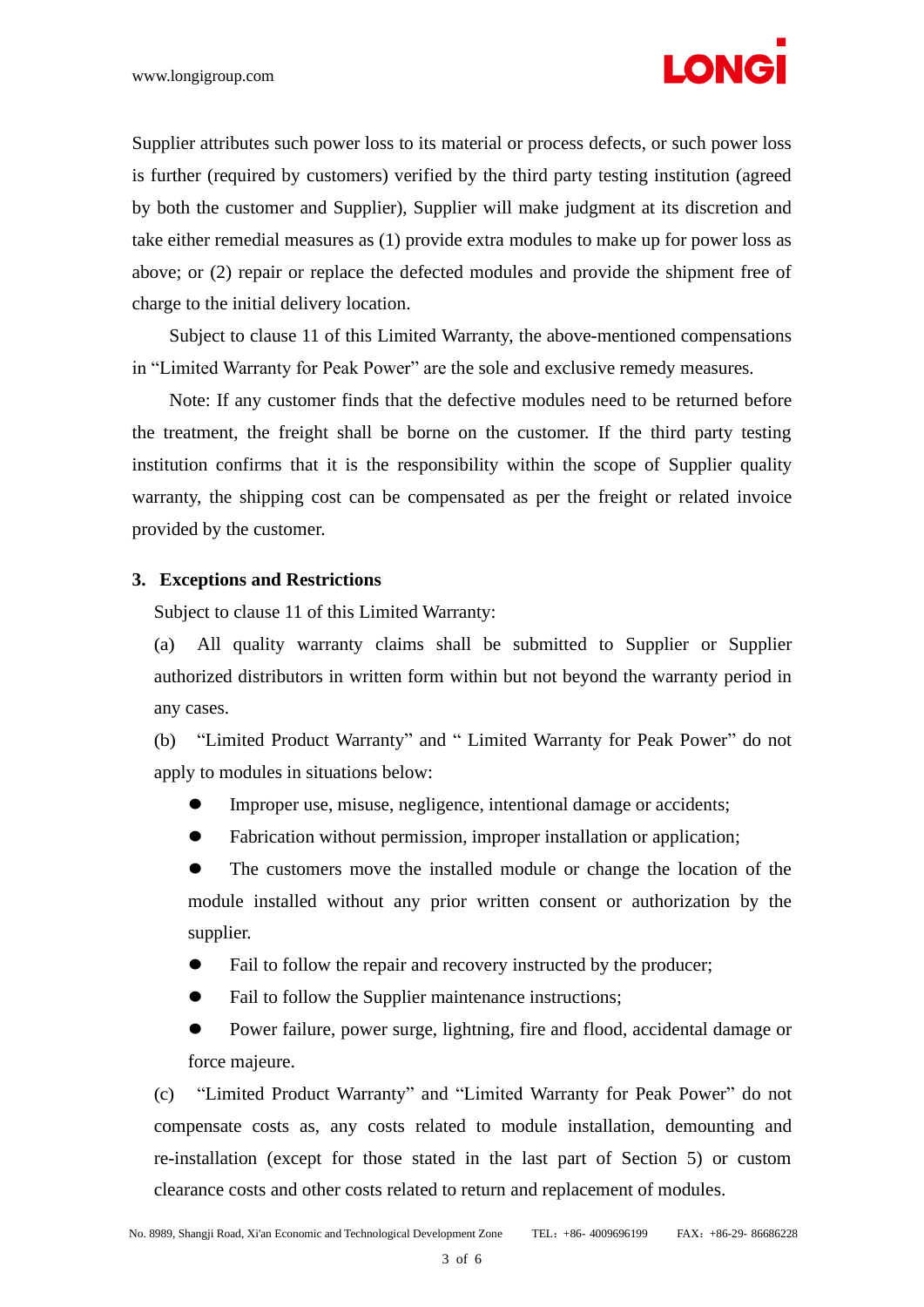

(d) Claims will be rejected if the module model and serial number labels are falsified, removed or blurred without written authorization by Supplier.

## **4. Quality Warranty Scope**

The limitations on the scope of the Quality Warranty are in all cases subject to clause 11 of this Limited Warranty. Unless Supplier agrees on and signs and recognizes other obligations and liabilities in written form, the warranty clauses in this quality warranty will replace and exclude other explicit or implied assurances including but not limited to the merchantability assurance, or assurance for special purposes or applications, and other obligations and liabilities undertaken by Supplier. Supplier shall not be responsible for human injury or property losses nor for other losses or injuries caused by modules or module-related problems (including but not limited to any module defect or any defect caused by use and installation). Supplier shall not compensate any collateral damages, derived damages or special damages by any cause. Losses such as profit loss, production loss or revenue loss caused by product faults are excluded hereby. If Supplier makes compensation for customers, the accumulated compensation amount shall not exceed the invoicing price for a single module paid by the customer.

## **5. Quality Warranty Performance**

If any customer proposes legitimate quality warranty requirements in accordance with the "Limited Product Warranty", they shall send a written notice by registered letter to Supplier at the address below or send email to Supplier email address. The customer shall attach proof of quality warranty herewith, corresponding module serial number and purchasing date and provide the invoice marked with clear purchasing date, price, module model and Supplier seal or signature.

If modules need to be shipped to Supplier for testing, repair or replacement, Supplier shall provide the return merchandise authorization (RMA) to the customer. Supplier will not accept returned modules without RMA. With approval of the customer service department, the reasonable, normal and proved shipping cost (including return cost and re-shipping cost of repaired and replaced modules) of modules related to "Limited Product Warranty" and "Limited Warranty for Peak Power" will be compensated by Supplier to customers.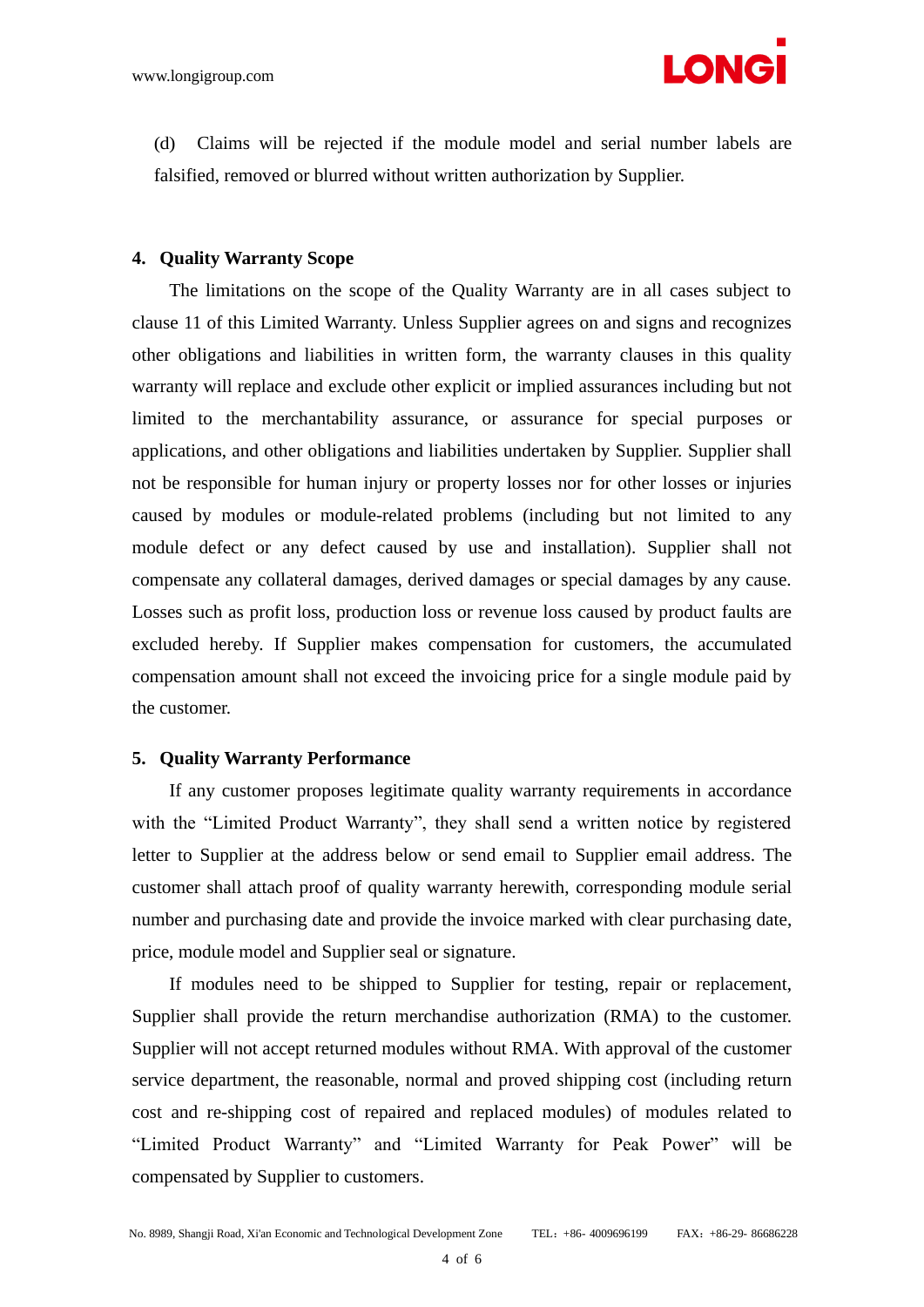

#### **6. Transferability**

The clauses of this "Quality Warranty" will cover end users and can be transferred to any successive owners if the module's installation position is unchanged and the inheritance or transferring relations can be sufficiently proved.

## **7. Severability of Clauses**

Should a part or a clause of the "Quality Warranty" is considered invalid or ineffective or not executable, or this part or clause to some people or some conditions is deemed invalid or ineffective or not executable, this situation shall not affect effectiveness of other parts or clauses of the "Quality Warranty". In this case, the other parts or clauses in this "Quality Warranty" or the applicability of this "Quality Warranty" are considered independently effective.

#### **8. Dispute Resolution**

If any dispute occurs with quality warranty claims, one of the domestic first-class testing institutions such as TÜV SUD, Intertek, UL, CQC and CGC shall be invited for verdict of the final claim. All the cost shall be borne by the losing party unless otherwise stipulated in the verdict. Supplier reserves the right for the final interpretation.

Further dispute resolutions shall be executed by the applicable legal jurisdiction agreed upon in the sales contract signed by both parties.

## **9. Alteration**

The repair, replacement or the provision of extra modules does not mean that the warranty period is renewed and the original warranty period shall not extend. Any replaced modules are possessed by Supplier and shall be treated or disposed of at its own discretion. In case Supplier has stopped producing the same model as the defective modules which the claim is made against, subject to clause 11 of this Limited Warranty, Supplier shall keep the right to provide the modules of other models (different sizes, color, shape or power), either new brand or original brand.

#### **10. Force Majeure**

If Supplier fails to perform or postpone performing sales articles or this "Quality Warranty" in the event of fire, flood, storm, typhoon, lightning, natural disaster, change of public policies, terrorism, war, riot, strike, or unavailability of proper and sufficient labor and materials or due to any other reasons or situations out of control of Supplier,